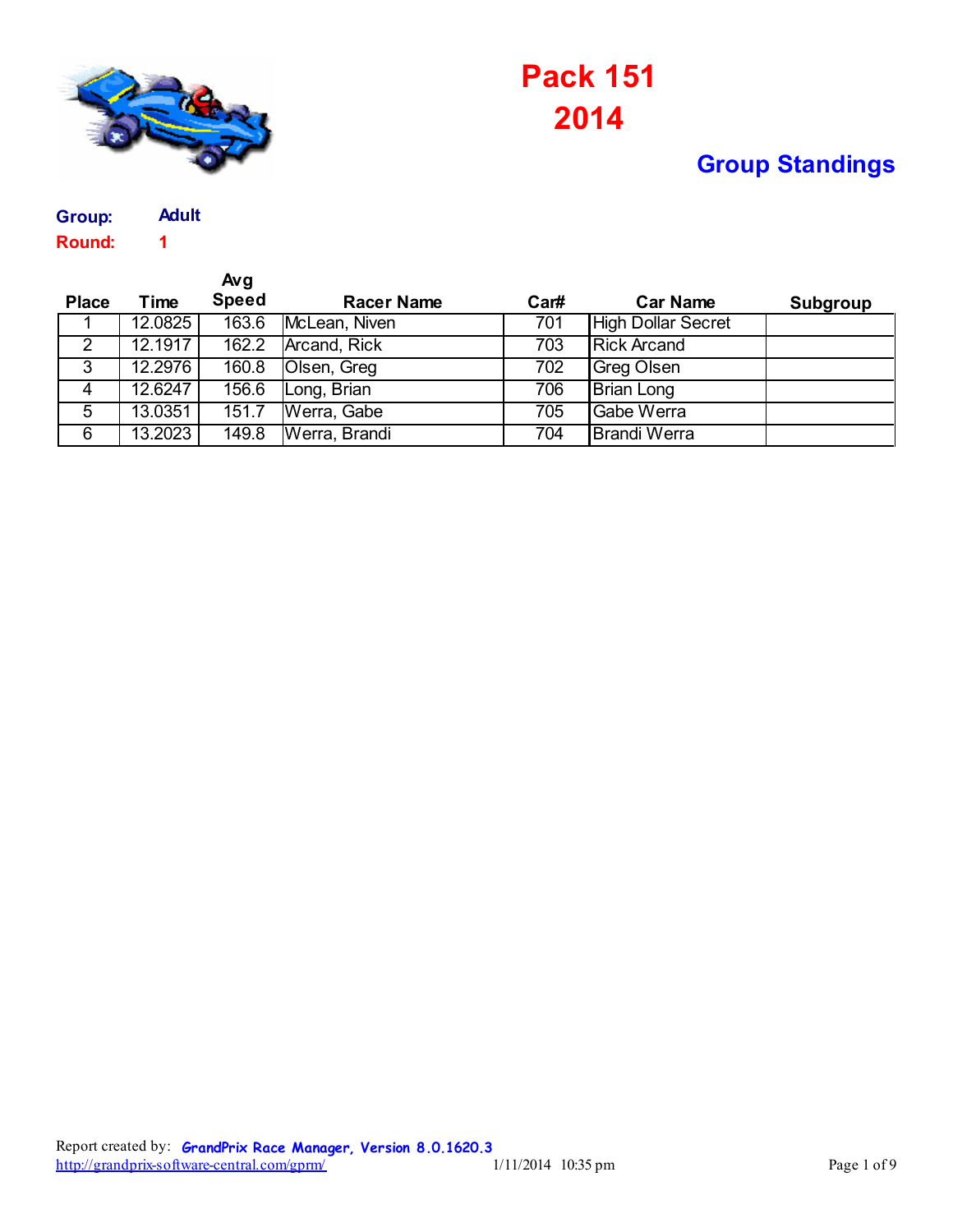| Group: | <b>Bear</b> |
|--------|-------------|
| Round: |             |

| <b>Place</b> | Time    | Avg<br><b>Speed</b> | <b>Racer Name</b> | Car# | <b>Car Name</b> | Subgroup |
|--------------|---------|---------------------|-------------------|------|-----------------|----------|
|              | 12.1820 | 162.3               | Arcand, Joseph    | 301  | Joseph Arcand   |          |
|              | 12.5787 | 157.2               | Joey, Thomalla    | 311  | Joey Thomalla   |          |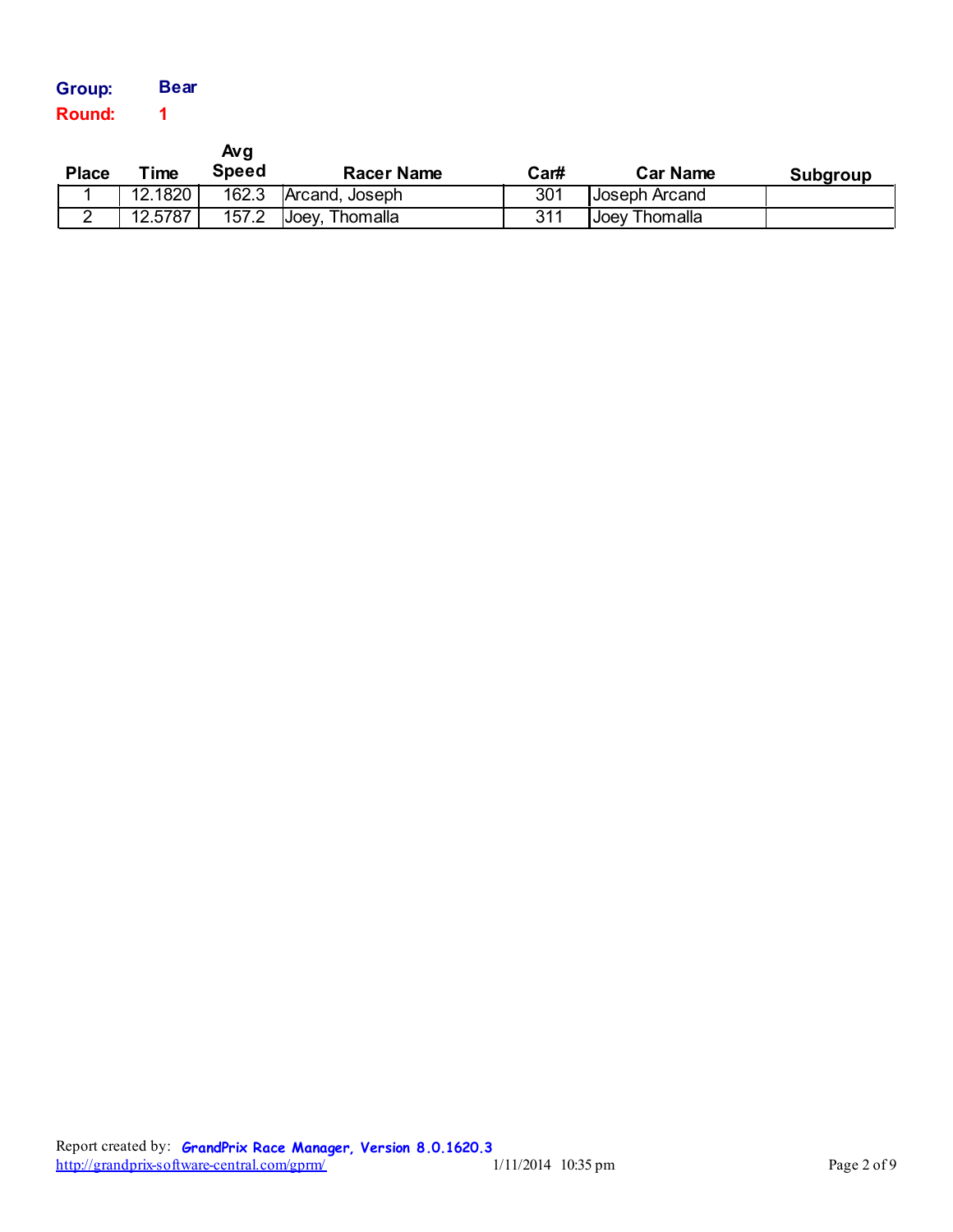## **Group: Grand Finals**

**Round: 1**

|                 |         | Avg          |                       |                  |                           |                 |
|-----------------|---------|--------------|-----------------------|------------------|---------------------------|-----------------|
| <b>Place</b>    | Time    | <b>Speed</b> | <b>Racer Name</b>     | Car#             | <b>Car Name</b>           | <b>Subgroup</b> |
| 1               | 11.9371 | 165.6        | Mclean, Kyle          | 210              | Kyle Mclean               |                 |
| $\overline{2}$  | 12.0147 | 164.6        | Dylan, Parenteau      | 611              | <b>Dylan Parenteau</b>    |                 |
| $\overline{3}$  | 12.0178 | 164.5        | Miller, Nathaniel     | $\overline{211}$ | <b>Nathaniel Miller</b>   |                 |
| $\overline{4}$  | 12.0296 | 164.4        | Miller, Nicholas      | 420              | <b>Nicholas Miller</b>    |                 |
| $\overline{5}$  | 12.0360 | 164.3        | McLean, Brady         | 508              | <b>Brady McLean</b>       |                 |
| $\overline{6}$  | 12.0370 | 164.3        | Niven, Ethan          | 509              | <b>Ethan Niven</b>        |                 |
| $\overline{7}$  | 12.0669 | 163.9        | Niven, Tyler          | 213              | <b>Tyler Niven</b>        |                 |
| $\overline{8}$  | 12.0818 | 163.7        | McLean, Niven         | 701              | <b>High Dollar Secret</b> |                 |
| $\overline{9}$  | 12.1873 | 162.2        | Arcand, Joseph        | 301              | Joseph Arcand             |                 |
| $\overline{10}$ | 12.2086 | 162.0        | <b>Arcand, Rick</b>   | 703              | <b>Rick Arcand</b>        |                 |
| $\overline{11}$ | 12.2690 | 161.2        | Larson, Tony          | 415              | <b>Tony Larson</b>        |                 |
| $\overline{12}$ | 12.2769 | 161.1        | <b>Olsen, Andrew</b>  | 111              | <b>Andrew Olsen</b>       |                 |
| $\overline{13}$ | 12.2885 | 160.9        | Olsen, Greg           | $\overline{702}$ | <b>Greg Olsen</b>         |                 |
| $\overline{14}$ | 12.4115 | 159.3        | Ugnius, Januskevicius | 434              | Ugnius Januskevicius      |                 |
| $\overline{15}$ | 12.4287 | 159.1        | Viker, Lena           | 802              | Lena Viker                |                 |
| $\overline{16}$ | 12.5375 | 157.7        | Erickson, Joel        | 102              | <b>Joel Erickson</b>      |                 |
| $\overline{17}$ | 12.5391 | 157.7        | Viker, Maren          | 801              | <b>Maren Viker</b>        |                 |
| 18              | 12.5694 | 157.3        | Joey, Thomalla        | 311              | <b>Joey Thomalla</b>      |                 |
| 19              | 12.5724 | 157.3        | Jensen, Logan         | 109              | Logan Jensen              |                 |
| 20              | 12.6053 | 156.9        | Wyatt, Beissler       | 607              | <b>Wyatt Beissler</b>     |                 |
| 21              | 12.6464 | 156.4        | Sean, Beloyed         | 514              | <b>Shawn Beloyed</b>      |                 |
| $\overline{22}$ | 12.8388 | 154.0        | Tanner, Olsen         | 610              | <b>Tanner Olsen</b>       |                 |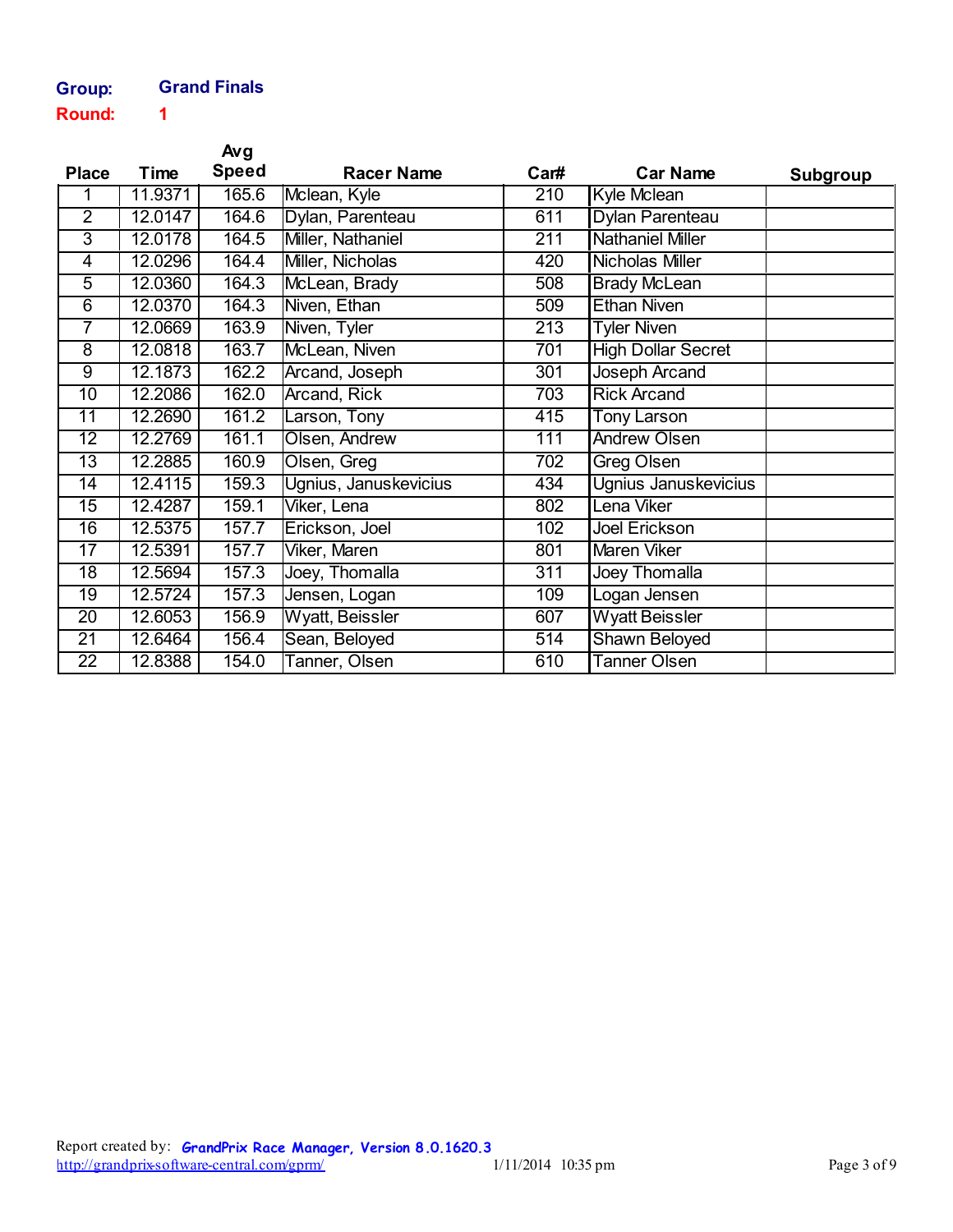| <b>Group:</b> | Lion |
|---------------|------|
| <b>Round:</b> | 1    |

|                |         | Avg          |                    |      |                          |          |
|----------------|---------|--------------|--------------------|------|--------------------------|----------|
| <b>Place</b>   | Time    | <b>Speed</b> | <b>Racer Name</b>  | Car# | <b>Car Name</b>          | Subgroup |
|                | 12.0075 | 164.7        | Dylan, Parenteau   | 611  | Dylan Parenteau          |          |
| $\overline{2}$ | 12.5749 | 157.2        | Wyatt, Beissler    | 607  | <b>Wyatt Beissler</b>    |          |
| $\overline{3}$ | 12.8185 | 154.3        | Tanner, Olsen      | 610  | <b>Tanner Olsen</b>      |          |
| 4              | 12.8746 | 153.6        | Ethan, Christensen | 612  | <b>Ethan Christensen</b> |          |
| $\overline{5}$ | 12.9034 | 153.2        | Gunnar, Johnson    | 602  | Gunnar Johnson           |          |
| 6              | 12.9713 | 152.4        | Ethan, Anderson    | 609  | Ethan Anderson           |          |
| $\overline{7}$ | 14.9701 | 132.1        | Samual, White      | 605  | <b>Samual White</b>      |          |
| 8              | 15.0059 | 131.8        | Drew, Dufresne     | 604  | <b>Drew Dufresne</b>     |          |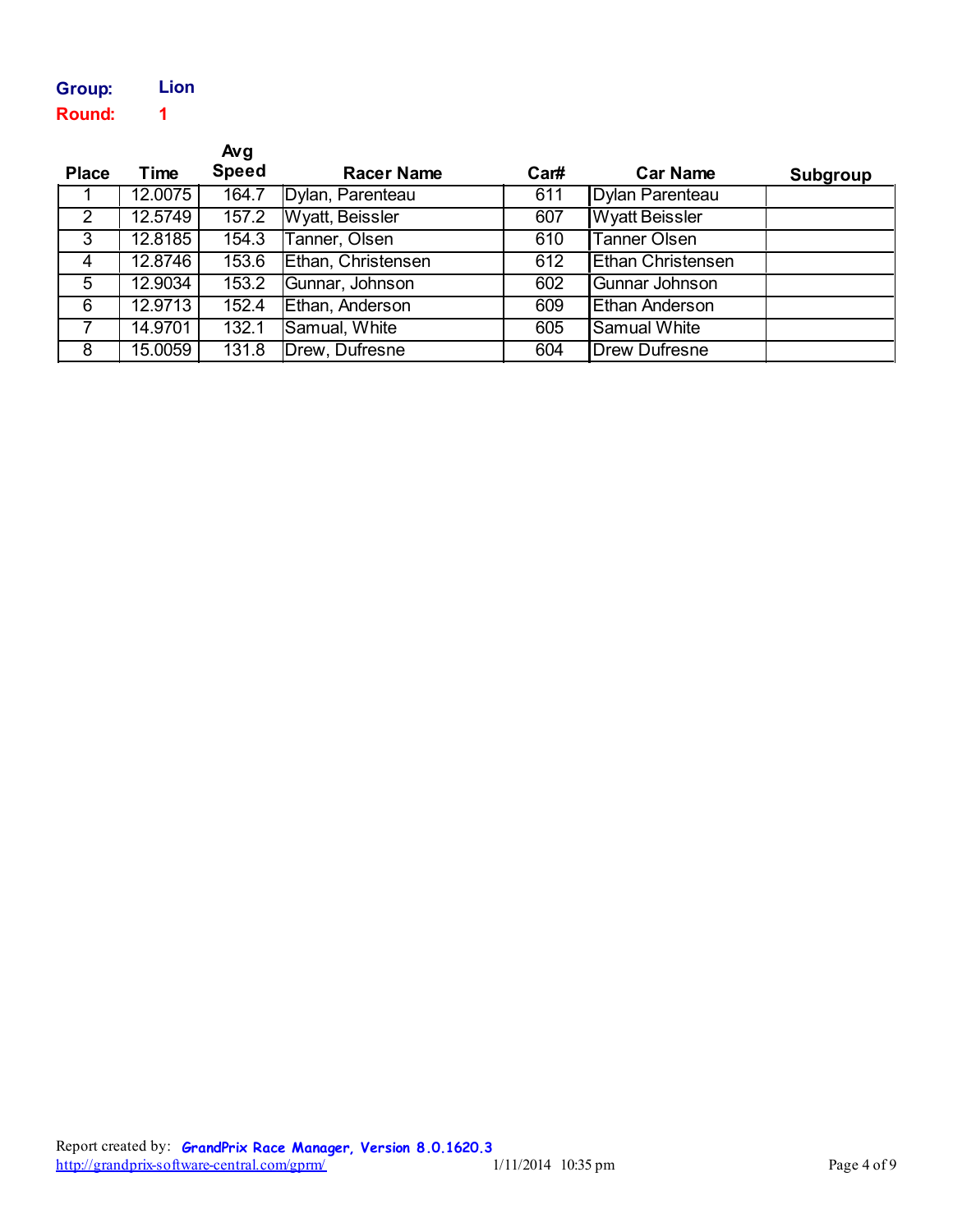| Group:        | <b>Sibling</b> |
|---------------|----------------|
| <b>Round:</b> |                |

|                         |         | Avg <sub>1</sub> |                   |      |                       |                 |
|-------------------------|---------|------------------|-------------------|------|-----------------------|-----------------|
| <b>Place</b>            | Time    | <b>Speed</b>     | <b>Racer Name</b> | Car# | <b>Car Name</b>       | <b>Subgroup</b> |
|                         | 12.3758 | 159.8            | Viker, Lena       | 802  | Lena Viker            |                 |
| $\overline{\mathbf{2}}$ | 12.4508 | 158.8            | Paige, Kirvida    | 804  | Paige Kirvida         |                 |
| $\overline{3}$          | 12.5356 | 157.7            | Viker, Maren      | 801  | <b>Maren Viker</b>    |                 |
| 4                       | 12.7531 | 155.0            | Fish, Sabrina     | 807  | Sabrina Fish          |                 |
| $\overline{5}$          | 12.7761 | 154.8            | Parker, Werra     | 805  | <b>Parker Werra</b>   |                 |
| 6                       | 13.0933 | 151.0            | Anderson, Elisa   | 803  | <b>Elisa Anderson</b> |                 |
|                         | 17.6965 | 111.7            | Kellan, Smentek   | 806  | <b>Kellan Smentek</b> |                 |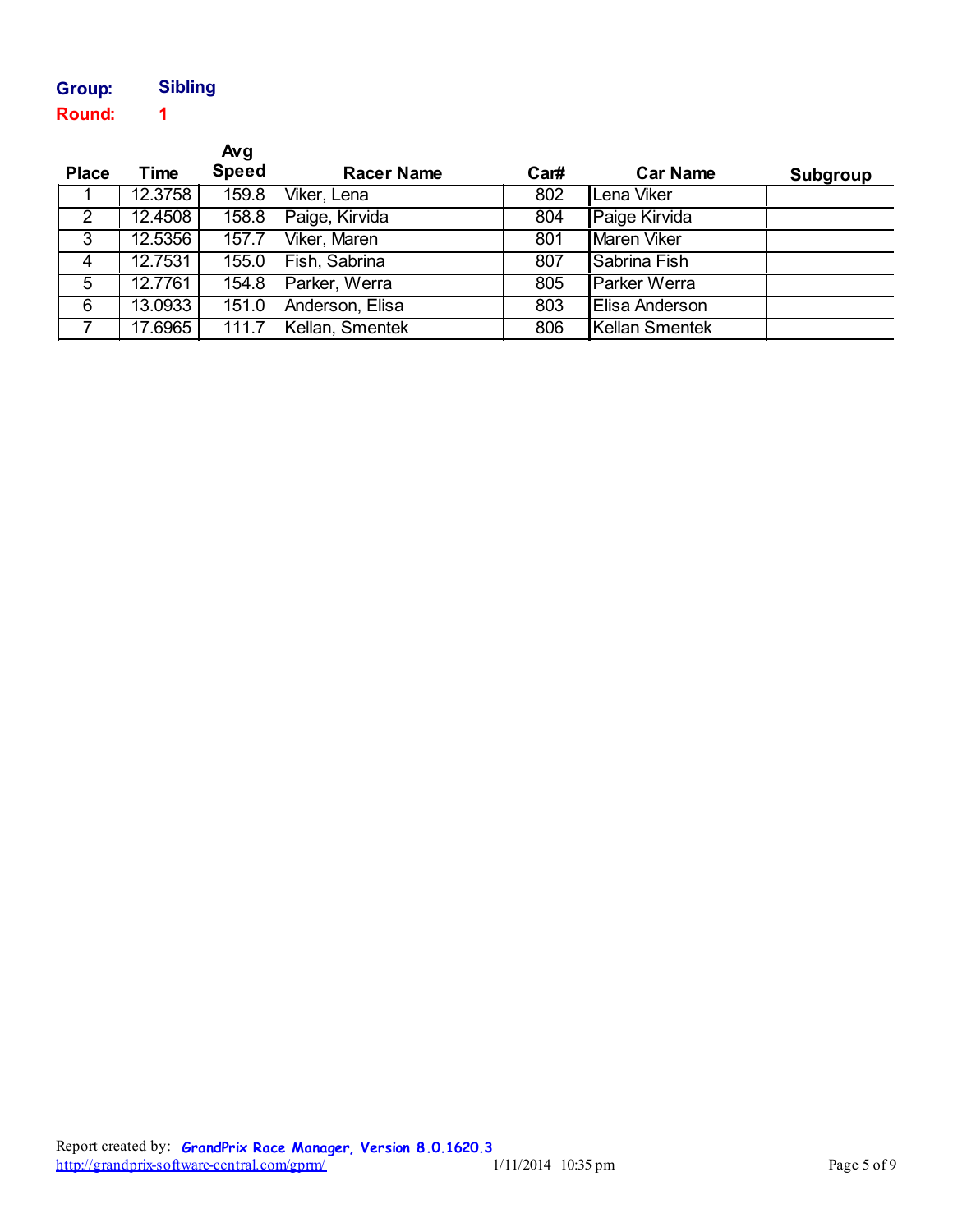| Group:        | <b>Tiger</b> |
|---------------|--------------|
| <b>Round:</b> |              |

|                 |         | Avg          |                   |      |                       |                 |
|-----------------|---------|--------------|-------------------|------|-----------------------|-----------------|
| <b>Place</b>    | Time    | <b>Speed</b> | <b>Racer Name</b> | Car# | <b>Car Name</b>       | <b>Subgroup</b> |
|                 | 12.0281 | 164.4        | McLean, Brady     | 508  | <b>Brady McLean</b>   |                 |
| $\overline{2}$  | 12.0370 | 164.3        | Niven, Ethan      | 509  | <b>Ethan Niven</b>    |                 |
| $\overline{3}$  | 12.6334 | 156.5        | Sean, Beloyed     | 514  | Shawn Beloyed         |                 |
| 4               | 12.9835 | 152.3        | Kluck, Ethan      | 506  | <b>Ethan Kluck</b>    |                 |
| $5\overline{)}$ | 12.9988 | 152.1        | Reich, Alex       | 510  | <b>Alex Reich</b>     |                 |
| 6               | 13.4311 | 147.2        | Klein, Luke       | 505  | Luke Klein            |                 |
|                 | 15.0002 | 131.8        | Lorinser, Wyatt   | 507  | <b>Wyatt Lorinser</b> |                 |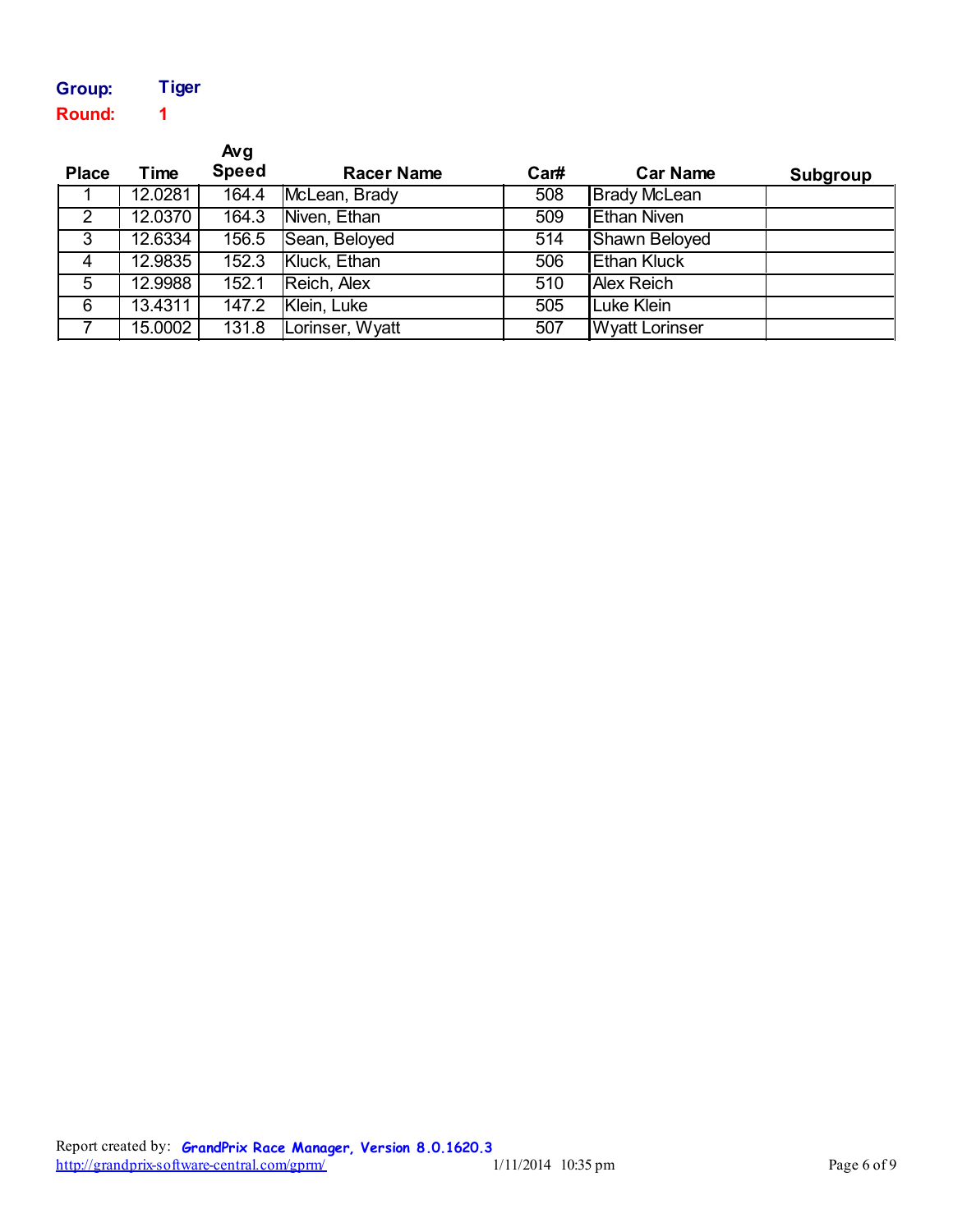| Group:        | Webelo1 |
|---------------|---------|
| <b>Round:</b> | 1       |

|                |         | Avg          |                       |                  |                             |          |
|----------------|---------|--------------|-----------------------|------------------|-----------------------------|----------|
| <b>Place</b>   | Time    | <b>Speed</b> | <b>Racer Name</b>     | Car#             | <b>Car Name</b>             | Subgroup |
|                | 11.9436 | 165.6        | Mclean, Kyle          | 210              | Kyle Mclean                 |          |
| $\overline{2}$ | 12.0065 | 164.7        | Miller, Nathaniel     | $\overline{211}$ | <b>Nathaniel Miller</b>     |          |
| $\overline{3}$ | 12.0572 | 164.0        | Niven, Tyler          | 213              | <b>Tyler Niven</b>          |          |
| 4              | 12.3200 | 160.5        | Lindberg, Christopher | 208              | <b>Christopher Lindberg</b> |          |
| 5              | 12.6414 | 156.4        | Mason, Wickander      | 214              | <b>Mason Wickander</b>      |          |
| 6              | 12.8701 | 153.6        | Bailey, Griffin       | 201              | <b>Griffin Bailey</b>       |          |
| 7              | 13.0108 | 152.0        | Spencer, Kalos        | $\overline{215}$ | <b>Spencer Kalos</b>        |          |
| 8              | 13.1250 | 150.6        | Beloyed, Adam         | 202              | <b>Adam Beloyed</b>         |          |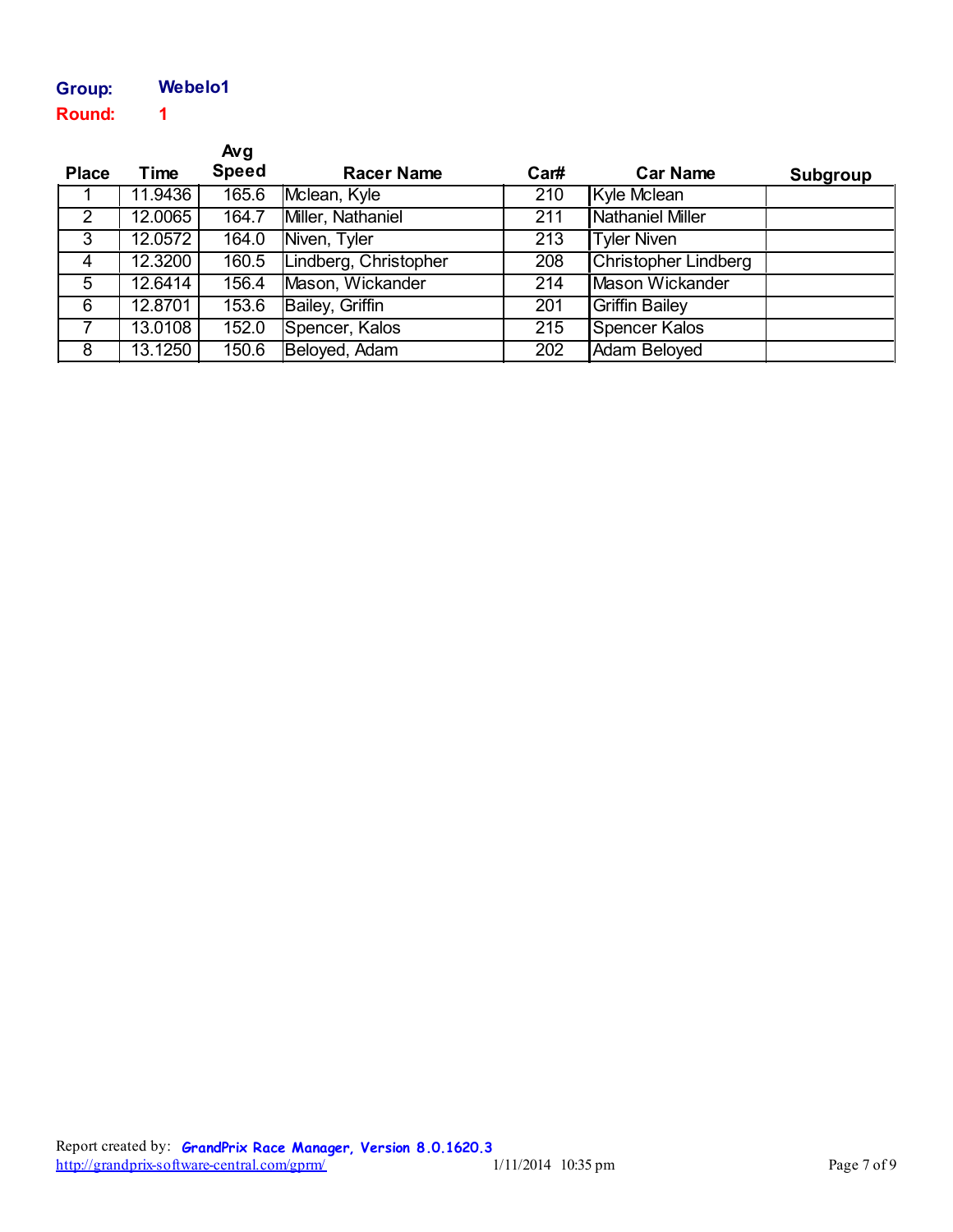## **Round: 1 Group: Webelo2**

|                |         | Avg          |                   |      |                      |          |
|----------------|---------|--------------|-------------------|------|----------------------|----------|
| <b>Place</b>   | Time    | <b>Speed</b> | <b>Racer Name</b> | Car# | <b>Car Name</b>      | Subgroup |
|                | 12.2850 | 161.0        | Olsen, Andrew     | 111  | <b>Andrew Olsen</b>  |          |
| $\overline{2}$ | 12.5655 | 157.4        | Erickson, Joel    | 102  | Joel Erickson        |          |
| $\overline{3}$ | 12.6295 | 156.6        | Jensen, Logan     | 109  | Logan Jensen         |          |
| $\overline{4}$ | 12.6591 | 156.2        | Welch, Jacob      | 107  | Jacob Welch          |          |
| $\overline{5}$ | 12.9344 | 152.9        | Reich, Zachary    | 112  | <b>Zachary Reich</b> |          |
| 6              | 12.9794 | 152.3        | Werra, Austin     | 113  | <b>Austin Werra</b>  |          |
| $\overline{7}$ | 13.2219 | 149.5        | Fish, Wyatt       | 103  | <b>Wyatt Fish</b>    |          |
| 8              | 20.6292 | 95.8         | Brant, Dominic    | 108  | Dominic Brant        |          |